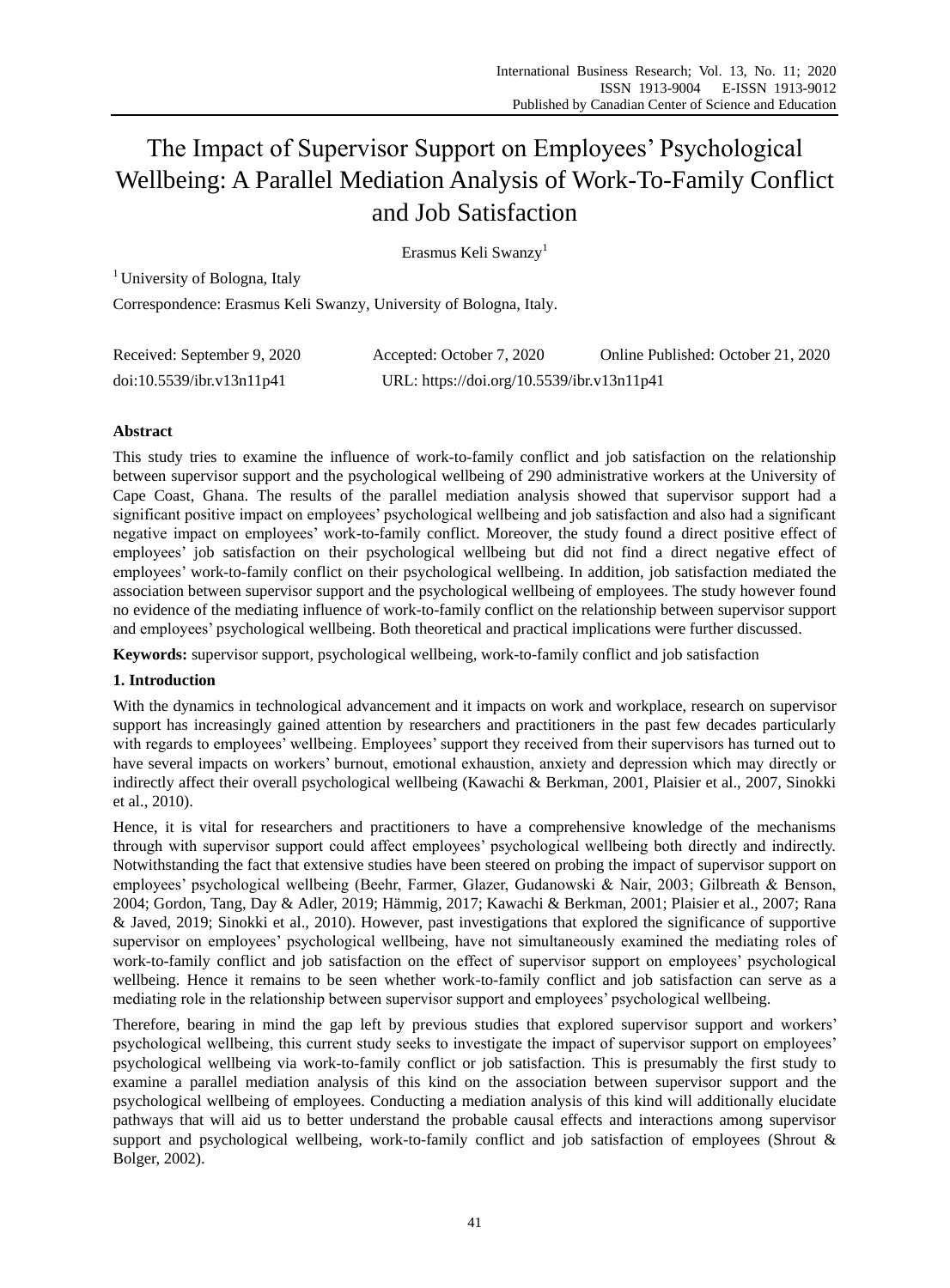#### **2. Literature Review and Hypotheses Development**

#### *2.1 Supervisor Support*

Eisenberger, Stinglhamber, Vandenberghe, Sucharski & Rhoades (2002) explained supervisor support as the level in which subordinates are aware that their supervisors care for and value their welfare and input at work. According to Eisenberger et al. (2002), supportive supervisor provides guidance, assistance and feedback to their employees that are crucial to employees" adaptation in the workplace. With guidance, supervisors provide significant directions to their employees to know their responsibilities and how to carry out these responsibilities. With assistance, supervisors assist in removing any obstacles that may impede their employees in performing their duties accurately. Regarding feedback, supervisors provide valuable information that helps employees to improve upon their performance within the working environment. Guidance, assistance and feedback that employees receive from their supervisors had been known to assist employees to cope with complex situations that occur in the workplace, therefore alleviating occupational stress that may affect employees" psychological wellbeing, work-to-family conflict and job satisfaction.

#### *2.2 The Direct Effect of Supervisor Support on Employees' Psychological Wellbeing*

Psychological wellbeing can be explained as the degree to which an individual is effectively functioning or the general effectiveness of a person"s psychological functioning (Ryan & Deci, 2001; Sekaran, 1985; Wright & Cropanzano, 2000). Hämmig (2017) suggested the need to consider supervisor support as one of the vital elements in workplace health promotion after conducting a study on 5877 employees and found out that supportive supervisors had a significant influence on their employees' wellbeing. Other studies (Beehr et al., 2003; Gibson, Grey & Hastings, 2009; Gordon et al., 2019; Rana & Javed, 2019; Willemse, de Jonge, Smit, Depla & Pot, 2012) have also found out that supportive supervisors had a significant influence on employees' psychological strain, emotional exhaustion, burnout, anxiety and depressive symptoms which may all contribute to affecting their general psychological wellbeing. In addition, several previous studies (e.g. Gilbreath & Benson, 2004; Kawachi & Berkman, 2001; Plaisier et al., 2007) suggest that social support such as support from supervisors tends to have a positive direct effect on employees' psychological wellbeing. Thus, research findings seem to support the relationship between supportive supervisors and psychological wellbeing leading to the testing of the following hypothesis;

H1: Supervisor support will have a significant positive effect on employees" psychological wellbeing.

#### *2.3 Supportive Supervisors' Impact on Employees' Work-To-Family Conflict*

There have been several definitions of Work/family conflict by many researchers, however, Greenhaus and Beutell (1985) explained it as "a form of inter-role conflict in which the role pressures from the work and family domains are mutually incompatible in some respect" (p. 77). Moreover, this conflict has been known to take two different forms known as work-to-family conflict and family-to-work conflict (Frone, 2003; Michel, Kotrba, Mitchelson, Clark & Baltes, 2011). Work-to-family conflict is when the work a person does interfere with his or her family roles while family-to-work conflict is when a person's family roles interfere with his or her work. However, Mesmer-Magnus & Viswesvaran (2005) emphasized that these two forms can be considered separately and be used independently for different studies. Therefore, this current study focuses on employees' work roles interfering with their family roles.

Besides the influence of supervisor support on employees" psychological wellbeing, it has been known that supervisor support can be helpful to employees to cope with their work-to-family conflict (Kossek, Pichler, Bodner & Hammer, 2011; Selvarajan, Cloninger & Singh, 2013; Van Daalen, Willemsen & Sanders, 2006). Ford, Heinen and Langkamer (2007) reported that employees' work-to-family struggles significantly decreases when their supervisors tend to be more supportive of them. This could be attributed to the fact that supportive supervisors are considered as part of social assistance that helps employees in coping with problems related to their work-to-family conflict (Anderson, Coffey & Byerly, 2002; Burke & Greenglass, 1999). In addition, Karatepe and Kilic (2007) explored the work-to-family conflict of 886 staff in Northern Cyprus hotels and found that supportive supervisors had a negative impact on staffs" work-to-family conflict. A more recent study conducted by Talukder (2019) also confirmed that supportive supervisors had a significant negative effect on employees" work-to-family conflict. In light of this reviewed literature, the following hypothesis was tested;

H2: Supervisor support will have a significant negative effect on employees" work-to-family conflict.

## *2.4 Supportive Supervisors' Impact on Employees' Job Satisfaction*

According to Weiss (2002) job satisfaction can be defined as "a positive (or negative) evaluative judgment one makes about one's job or job situation" (p. 175). Anderson et al. (2002) investigated on supportive supervisors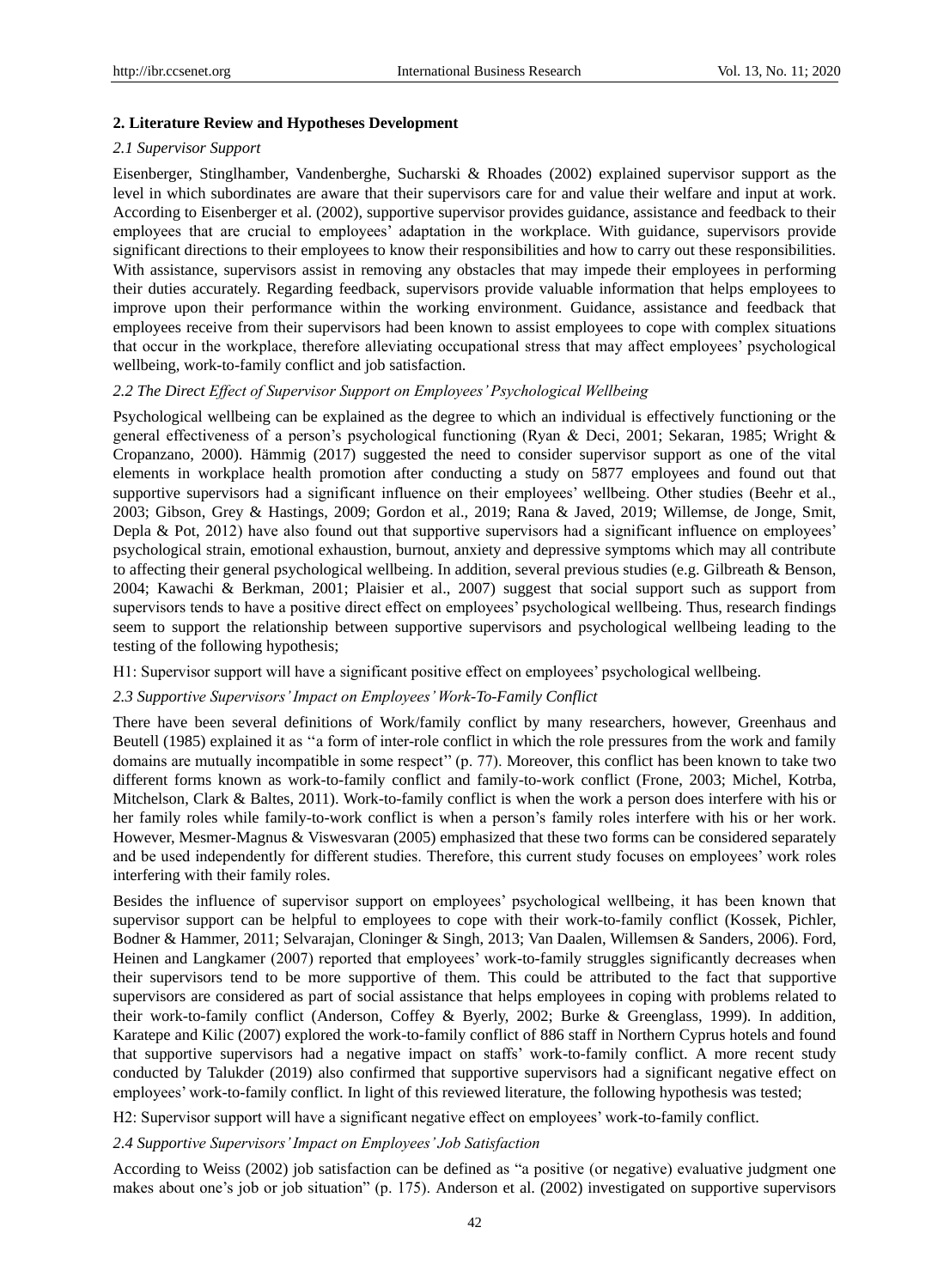and workers" job satisfaction and found that supportive supervisors played a crucial role in determining the degree of job satisfaction of employees. In addition, several studies that have explored on supervisor support and employees" job satisfaction revealed that the support employees received from their supervisor played a crucial role in influencing their job satisfaction (Alegre, Mas-Machuca & Berbegal-Mirabent, 2016; Gok, Karatuna, & Karaca, 2015; Karatepe & Kilic, 2007; Kula & Guler, 2014; Quresshi & Hamid, 2017; Sergeant & Frenkel, 2000). This may be so because workers feel appreciated, respected and supported when their supervisors tend to be more supportive of them. A study done by Quresshi et al. (2018) on the influence of supportive supervisors on job satisfaction of nurses revealed that nurses" degree of job satisfaction was positively influenced by their supervisors' support. In addition, a recent study conducted by Ahmad et al. (2019) also reported that supervisor support had a significant positive influence on employees' job satisfaction, hence leading to the testing of the following hypothesis;

H3: Supervisor support will have a significant positive effect on employees" job satisfaction.

# *2.5 Work-family Conflict as a Direct Antecedent of Psychological Wellbeing*

Past studies that have explored on employees' work-family conflict have shown that employees' struggles with their work and family roles have a significant effect on several employees" outcomes including psychological wellbeing (Allen, Herst, Bruck & Sutton, 2000; Frone, 2003; Hill, 2005; Kalliath, Kalliath & Chan, 2017; Obrenovic, Du Jianguo & Khan, 2020; Winefield, Boyd & Winefield, 2014). This may be because work-to-family conflict is considered a stressor that affects employees' psychological wellbeing. Accordingly, Lu, Gilmour, Kao and Huang (2006) provided further insights on the influence of work-to-family conflict on employees" psychological wellbeing after conducting a cross-cultural study using British and Taiwanese employees. The study findings showed that employees" struggles with their work and family roles had undesirable effects on employees" psychological wellbeing hence leading to the testing of the following hypothesis;

H4: Employees" work-to-family conflict will have a significant negative effect on their psychological wellbeing.

# *2.6 Job Satisfaction as a Direct Antecedent of Psychological Wellbeing*

Much the same as work-to-family conflict, past studies have also reported the significant effect of job satisfaction on employees' overall health (Dirlam & Zheng, 2017). This is due to the fact that employees who are not satisfied with their work may report higher levels of stress which may affect their overall health. Employees" satisfaction with their jobs is very crucial not only because of the saying that "a satisfied worker is a productive worker" but also because satisfied workers have been known to be healthier than unsatisfied workers. A meta-analysis done by Cass, Siu, Faragher & Cooper (2005) on employees" job satisfaction and their wellbeing revealed that employees" degree of job satisfaction was positively related to their overall wellbeing. A recent study conducted by Karabati, Ensari and Fiorentino (2019) on employees" job satisfaction and wellbeing confirmed that job satisfaction had a profound impact on employees" wellbeing. Another meta-analysis of 485 studies done by Faragher, Cass & Cooper (2005) revealed that job satisfaction was significantly related to employees' general health. Specifically, Faragher and his colleagues (2005) further revealed that job satisfaction was more related to employees' psychological problems than their physical health. Further studies (e.g. Bowling, Eschleman & Wang, 2010; Dirlam & Zheng, 2017; Fischer & Sousa-Poza, 2007) conducted on the impact of job satisfaction on employees" psychological wellbeing have all indicated that higher job satisfaction was associated with improving employees" psychological wellbeing. Based on these findings, the following hypothesis was tested;

H5: Employees" job satisfaction will have a significant positive effect on their psychological wellbeing.

# *2.7 The Indirect Effect of Supervisor Support on Employees' Psychological Wellbeing via Work-Family Conflict or Job Satisfaction*

Previous studies had reportedly found on one side that supportive supervisors tend to help employees" deal with their work-to-family conflict (Ford et al., 2007; Kossek et al., 2011; Selvarajan et al., 2013; Van Daalen et al., 2006). On the other side, other studies have also reported that employees" conflict with their work roles interfering with their family roles, negatively affect their psychological wellbeing because this type of work/family conflict has been known to cause higher stress to employees (Allen et al., 2000; Frone, 2003; Hill, 2005; Kalliath et al., 2017; Winefield et al., 2014). Based on these findings, one could argue that the degree of support employees received from their supervisor could significantly affect their work-to-family conflict which in turn could affect employees" psychological wellbeing, therefore the following hypothesis was tested;

H6: There will be an indirect effect of supervisor support on employees" psychological wellbeing via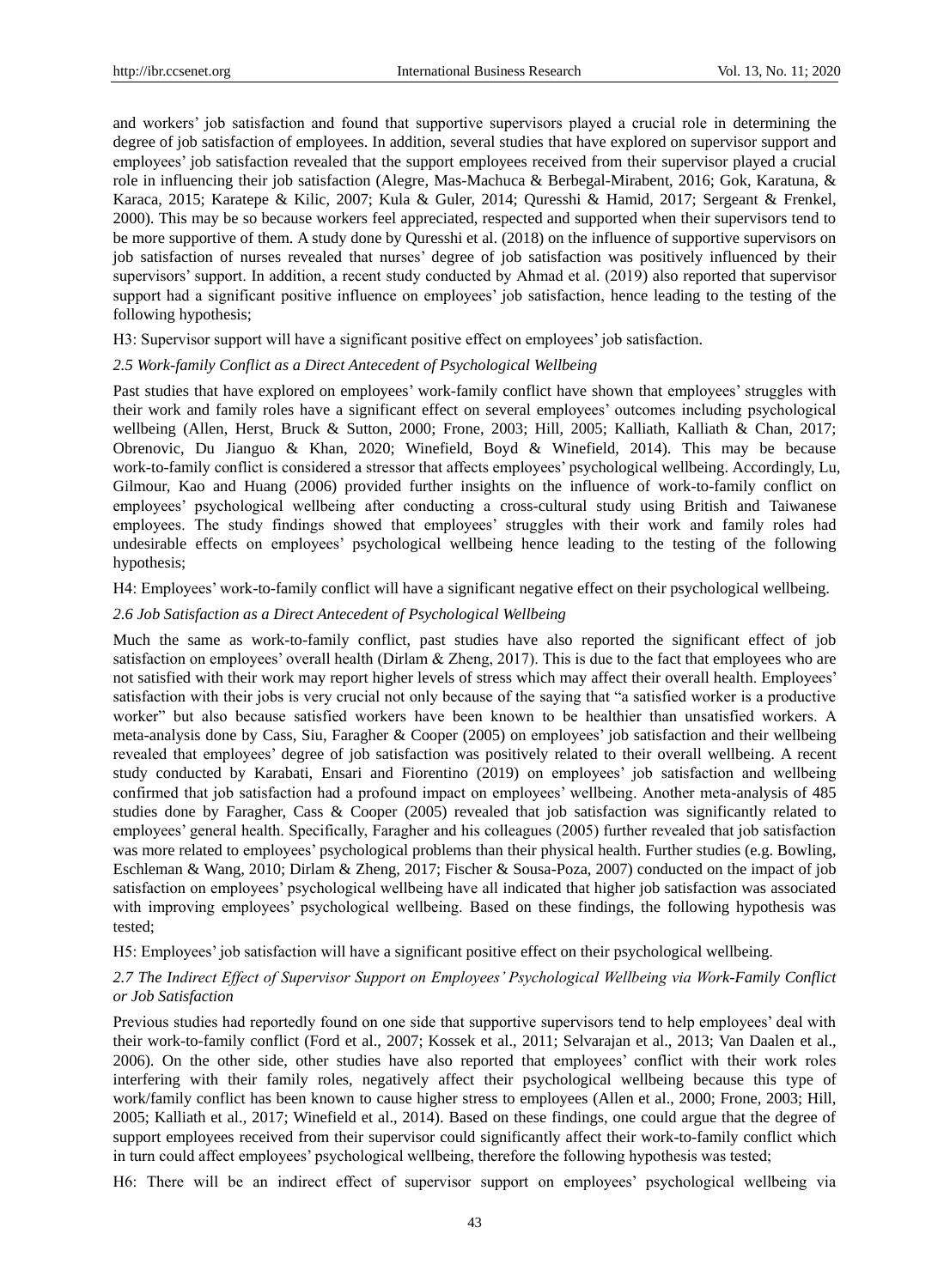work-to-family conflict.

Similarly, past studies that explored on supervisor support and employees" job satisfaction have revealed that supportive supervisors significantly and positively influenced employees' job satisfaction because it helps employees to alleviate the stress that might negatively affect their job satisfaction (Alegre et al.,2016; Galletta, Portoghese, Penna, Battistelli, & Saiani, 2011; Kula & Guler, 2014; Willemse et al., 2012). On the other hand, some past studies that explored on employees' job satisfaction and their psychological wellbeing have shown that employees" degree of job satisfaction significantly affected their psychological wellbeing due to its effect on employees" stress levels (Bowling et al., 2010; Dirlam & Zheng, 2017; Faragher et al., 2005; Fischer & Sousa-Poza, 2007). Therefore, building on these findings, one could argue that the degree of support employees received from their supervisor could result in the level of job satisfaction experienced by employees which in turn could affect employees" psychological wellbeing, hence the following hypothesis was tested;

H7: There will be an indirect effect of supervisor support on employees" psychological wellbeing via job satisfaction.



Figure 1. Research model for the study

# **3. Research Methodology**

# *3.1 Research Design*

The current study utilized a cross-sectional study based on primary data as its research design with a quantitative method of collection of data. Self-administered questionnaires were the type of data collection instrument that was used to measure the constructs of the study and to elicit participant responses.

### *3.2 Sample and Sampling Procedure*

The sample of this current study consisted of administrative workers at the University of Cape Coast, Ghana. Simple random sampling was used to gather data on 290 administrative workers. The self-administered questionnaires were administered to participants through online surveys and the drop and collect method. The online survey was developed using Qualtrics and the link was sent to workers through their mails and WhatsApp. Workers who were available in their respective offices were given the questionnaires to fill in person. Out of the 290 administrative workers that responded to the questionnaires, 170 of them were males whiles the remaining 120 were females representing 58.6% and 41.4% respectively. The age of participants ranges from 19 to 60 years with a mean age of 28.40 years (SD = 6.20). In relation to marital status, 168 participants (57.9%) reported not married while the remaining 122 participants (42.1%) reported married.

#### *3.3 Measures*

Supervisor Support: Perceived Supervisor Support Scale developed by Eisenberger, Huntington, Hutchinson and Sowa in 1986 was utilized to measure employees" supervisor support. The scale consisted of 4 items on a Likert scale of 5 points which ranges from one which is strongly disagree to five which is strongly agree. Higher scores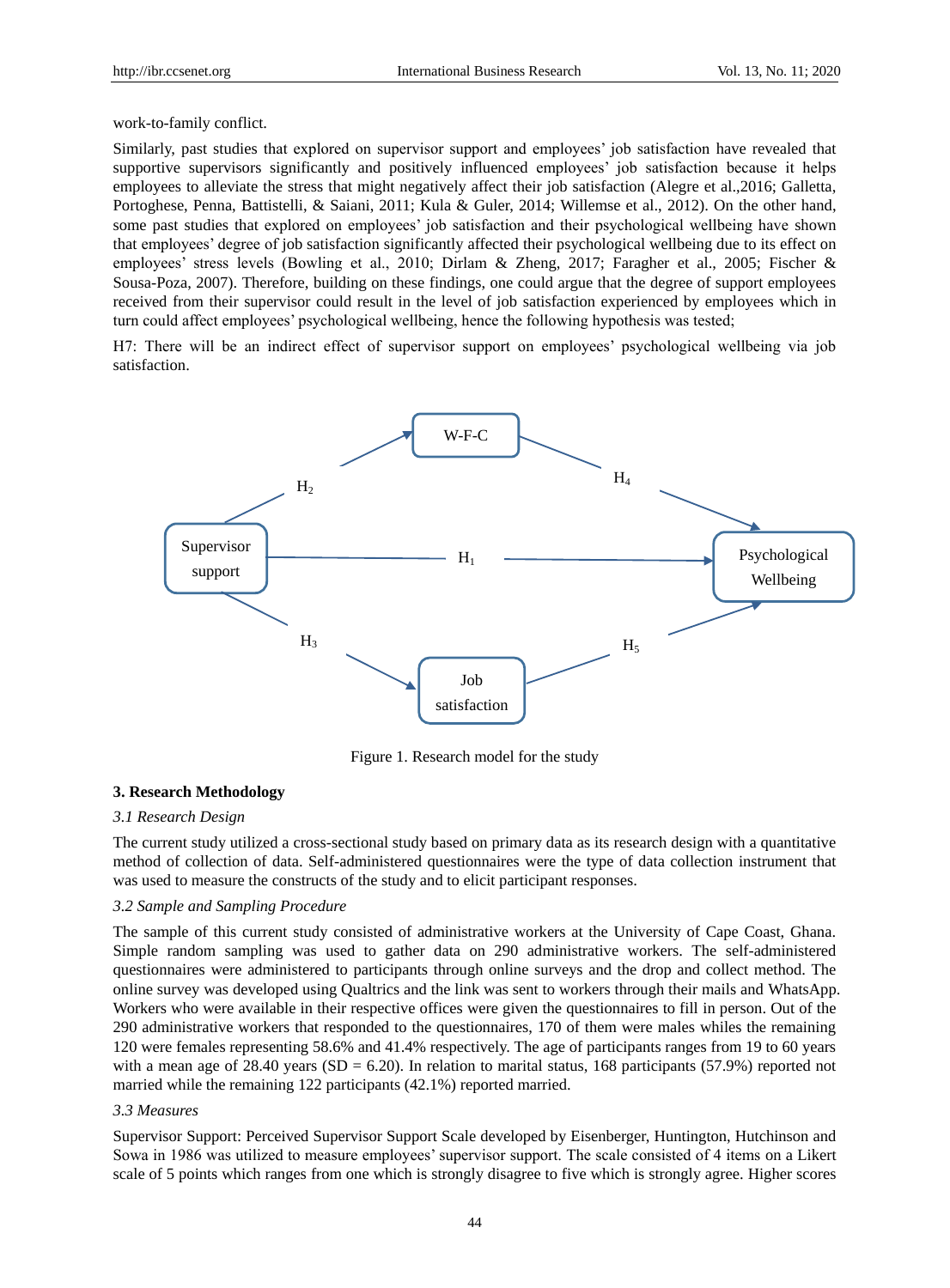denoted higher support received from their supervisors. Samples of the items include: "My work supervisor really cares about my well-being", "My supervisor strongly considers my goals and values", "My supervisor cares about my opinions". The reliability coefficient using Cronbach"s alpha for this scale was 0.68.

Work-To-Family Conflict: Work-Family Conflict Scale by Carlson, Kacmar and Williams (2000) was adopted to measure employees" work-to-family conflict. The scale consisted of 18 items on a Likert scale of 5 pointsstrongly disagree, tend to disagree, neither agree nor disagree, tend to agree and strongly agree– that was scored from one to five. For the present study, 9 items measuring work-to-family conflict were selected. Higher scores specified higher work-to-family conflict. Samples of items are: "My work keeps me from my family activities more than I would like", "I am often so emotionally drained when I get home from work that it prevents me from contributing to my family", "The problem-solving behaviors I use in my job are not effective in resolving problems at home". The reliability coefficient using Cronbach"s alpha for this scale was 0.87.

Job Satisfaction: Job Satisfaction Scale developed by Dubinsky and Hartley in 1986 was adopted to measure employees" satisfaction with their jobs. It consisted of 5 items on a Likert scale of 5 points- strongly disagree, tend to disagree, neither agree nor disagree, tend to agree and strongly agree– that was scored from one to five. Higher scores indicated higher job satisfaction. Examples of items under this scale include: "Generally speaking, I am very satisfied with this job", "I frequently think of quitting this job", "I am generally satisfied with the kind of work I do in this job". The reliability coefficient using Cronbach"s alpha for this scale was 0.67.

Psychological Wellbeing: Wellbeing index developed by the World Health Organization in 1998 was adopted to measure employees" psychological wellbeing. The scale is popularly known as the WHO (5) wellbeing index. The scale consisted of 5 items on a Likert scale of 5 points- strongly disagree, tend to disagree, neither agree nor disagree, tend to agree and strongly agree– that was scored from one to five. Higher scores indicated higher quality of life. Samples of items are: "I have felt cheerful and in good spirits", "I have felt calm and relaxed", "I woke up feeling fresh and rested". The reliability coefficient using Cronbach's alpha for this scale was 0.81.

# **4. Results**

# *4.1 Validity and Reliability of Measures*

To examine the validity of each of the constructs, a Confirmatory Factor Analysis was used to examine whether all the observed variables that loaded on their latent variables were acceptable to include in the data analysis. Items with a significant factor loading above 0.40 were considered to be good and items below 0.40 were considered unacceptable (Hair, Black, Babin, Anderson & Tatham, 2006). One item (item 5 of job satisfaction) was deleted due to low standardized factor loading below 0.40. The reliability of the instruments was assessed using Cronbach's alpha coefficients. The reliability scores range from 0.67 to 0.87. According to Hair et al. (2006), a reliability score of 0.60 is a threshold that is acceptable.

# *4.2 Mean, Standard Deviations and Pearson Correlation*

Means, standard deviations and Pearson correlation were computed to probe the associations among the variables of this current study. Table 2 revealed that there were significant correlations in direction to the research model for this study. Values displayed in Table 1 indicate that positive significant associations were found among supervisor support, job satisfaction and psychological wellbeing. However, a significant negative association was found between work-to-family conflict and supervisor support, job satisfaction and psychological wellbeing.

| Variables                  | Mean | SD   |           |           |          |
|----------------------------|------|------|-----------|-----------|----------|
| 1. Supervisor support      | 3.57 | 0.71 |           |           |          |
| 2. Work-to-family conflict | 3.07 | 0.83 | $-0.24**$ |           |          |
| 3. Job satisfaction        | 3.38 | 0.77 | $0.30**$  | $-0.12*$  |          |
| 4. Psychological Wellbeing | 3.62 | 0.73 | $0.39**$  | $-0.19**$ | $0.42**$ |

Table 1. Means, Standard Deviation and Pearson Correlation

Note. \*p < 0.05, \*\*p < 0.01, \*\*\*p < 0.001, N = 290

# *4.3 Hypotheses Testing*

To test simultaneously for all the six hypotheses formulated in the study, SPSS PROCESS (model 4) was used to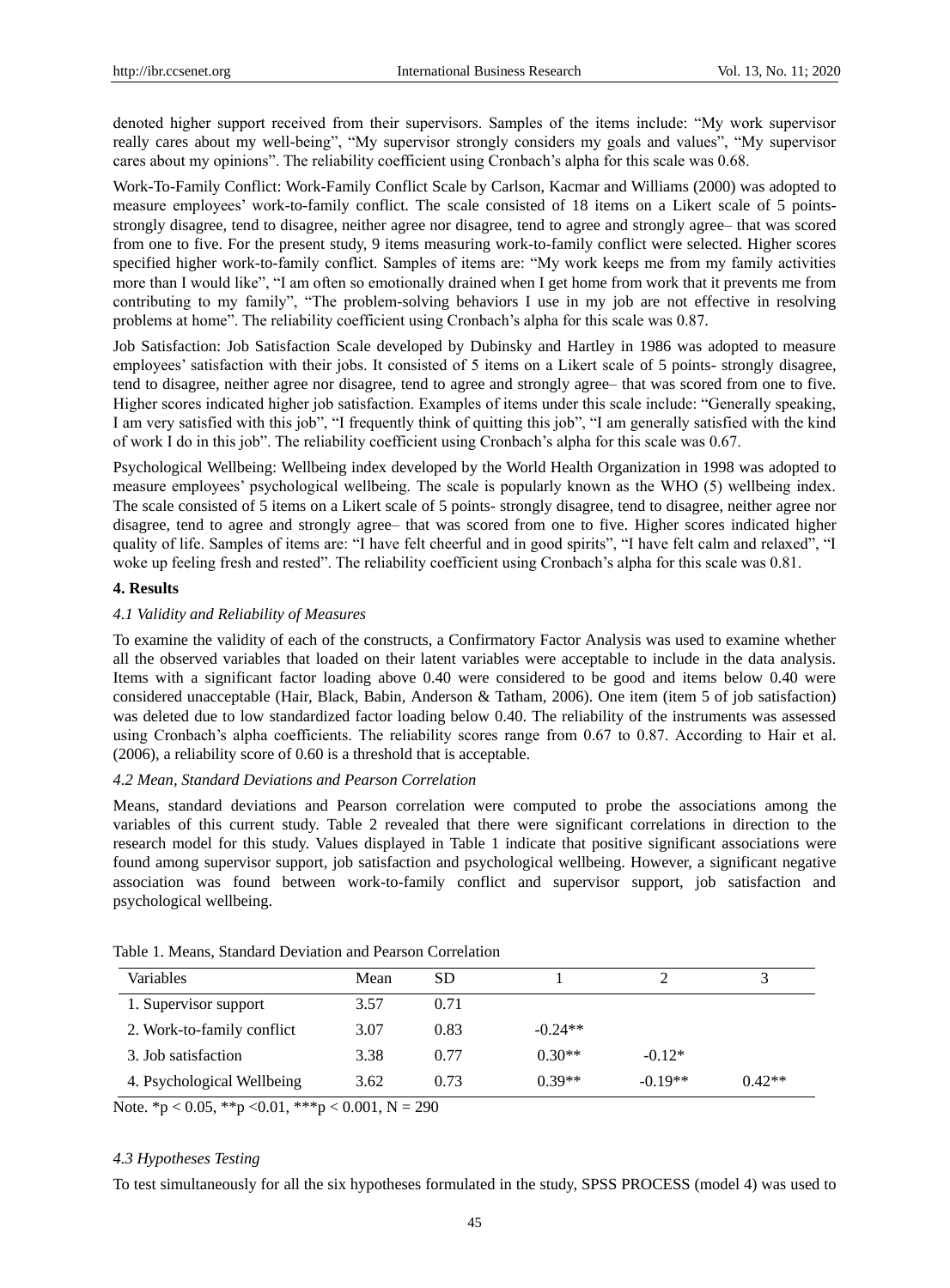conduct a parallel mediation analysis to test the model. This type of analysis permits us to test for the direct effects of supervisor support on employees" psychological wellbeing, work-to-family conflict and job satisfaction. Furthermore, it also enables us to test for the effect of employees' work-to-family conflict and job satisfaction on their psychological wellbeing. Lastly, it enables us to test for the indirect effects of supervisor support on employees" psychological wellbeing via work-to-family conflict and job satisfaction. The total effect of supervisor support on employees' psychological wellbeing was statistically significant ( $c = .397$ ,  $SE = .055$ , t  $= 7.153$ , p  $< .001$ ).

4.3.1 Supportive Supervisors" Impact on Employees" Psychological Wellbeing, Work-To-Family Conflict and Job Satisfaction

The results displayed in Figure 2 revealed that supervisor support had a significant influence on employees' psychological wellbeing, work-to-family conflict and job satisfaction signifying that supervisor support had a significant influence on several employees" outcomes. Precisely, the findings shown that supportive supervisors had a significant and positive direct effect on employees' psychological wellbeing ( $\beta = .279$ ,  $SE = .056$ ,  $t = 4.999$ ,  $p < .001$ ) and job satisfaction ( $\beta = .319$ ,  $SE = .061$ ,  $t = 5.231$ ,  $p < .001$ ). Thus Hypothesis 1 and 3 were supported. Results from Figure 2, further indicated that the support employees receive from their supervisors had a significant and negative direct effect on employees' work-to-family conflict ( $\beta$  = -.278, SE = .066, t = -4.190, p < .001). Hence, Hypothesis 2 was also supported.

4.3.2 Work-to-Family Conflict and Job Satisfaction as a Direct Antecedent of Psychological Wellbeing

Concerning the direct effect of employees" work-to-family conflict on their psychological wellbeing, results displayed in Figure 2 show that there was a negative direct effect of work-to-family conflict on employees' psychological wellbeing but the relationship was not statistically significant ( $\beta$  = -.071, SE = .046, t = -1.524, p = .128). Hence, hypothesis 4 was not supported. Conversely, employees" job satisfaction seemed to have a significant influence on their psychological wellbeing. Findings in Figure 2 indicated that employees" job satisfaction had a significant and positive direct effect on their psychological wellbeing ( $\beta$  = .308, SE = .050, t = 6.10,  $p < .001$ ). Thus, hypothesis 5 was supported.



Figure 2. Parallel mediation analysis showing the effect of supervisor support on employees' psychological wellbeing as mediated simultaneously by work-to-family conflict (W-F-C) and job satisfaction

4.3.3 The Indirect Effect of Supervisor Support on Employees" Psychological Wellbeing via Work-To-Family Conflict or Job Satisfaction

Statistical significance of the indirect effects of supervisor support on employees" psychological wellbeing either through work-to-family conflict or job satisfaction was examined over 10,000 bootstrap samples with estimates taken at a 95% confidence interval. As seen in Table 2, the indirect effect of supervisor support on employees" psychological wellbeing via work-to-family conflict was not statistically significant (Effect = 0.020, CI: -0.006, 0.051). Hence, hypothesis 6 was not supported.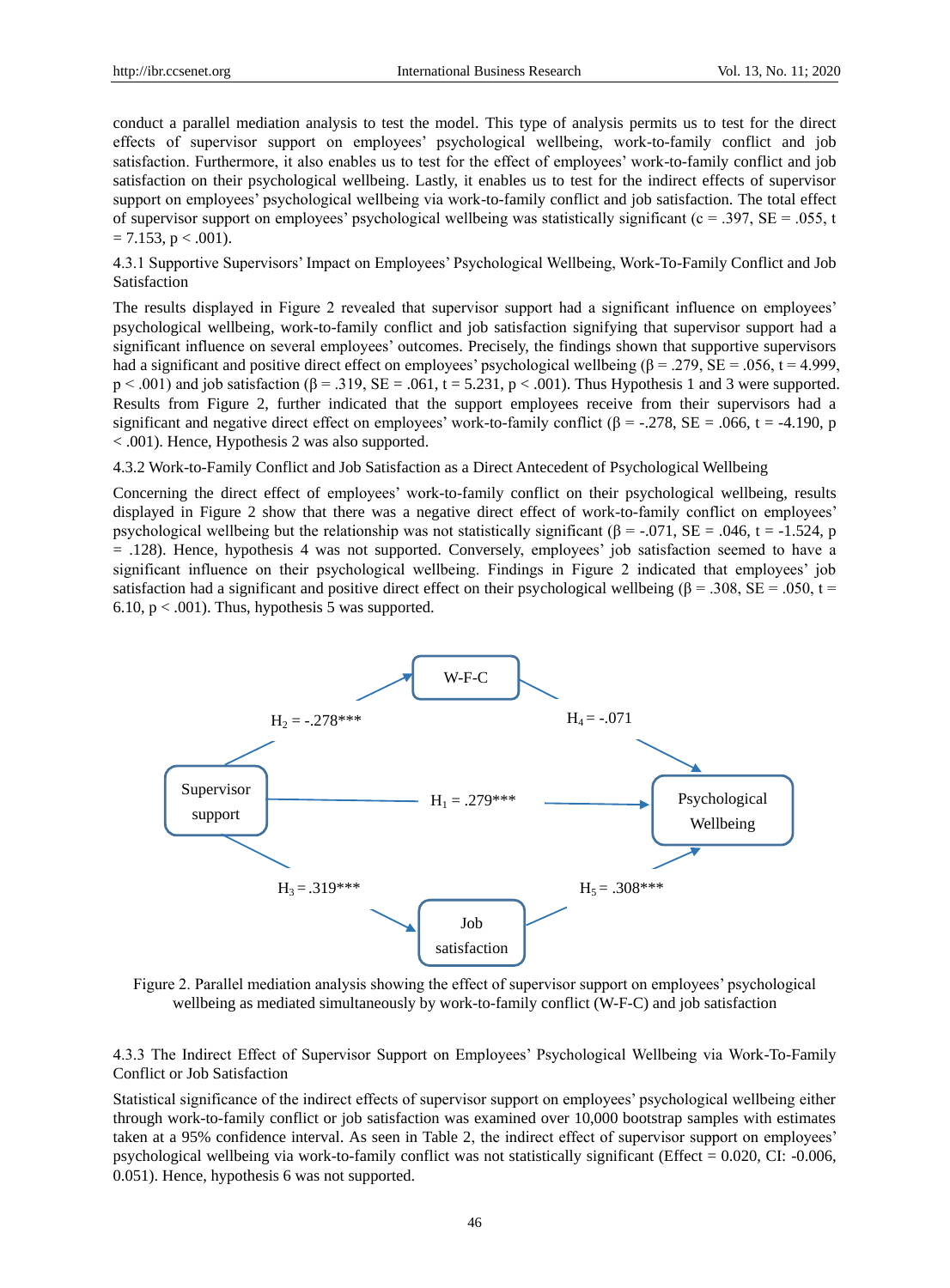Conversely, the indirect effect of supervisor support on employees" psychological wellbeing via job satisfaction was found to be statistically significant. The Bootstrapped effect (with 95% confidence interval) from the table below showed that the indirect effect of the supervisor's support on psychological wellbeing via job satisfaction was statistically significant (Effect =  $0.098$ , CI:  $0.047$ ,  $0.160$ ). Hence, hypothesis 7 was supported.

Table 2. The indirect effects of supervisor support on employees" psychological wellbeing via work-to-family conflict or job satisfaction

|                                                      |        |       | 95%CI    |       |
|------------------------------------------------------|--------|-------|----------|-------|
| Indirect effects                                     | Effect | SЕ    |          | UL    |
| $SS \rightarrow W\text{-}F\text{-}C \rightarrow PWB$ | 0.020  | 0.015 | $-0.006$ | 0.051 |
| $SS \rightarrow JS \rightarrow PWB$                  | 0.098  | 0.028 | 0.047    | 0.160 |

*Note.* CI=confidence; LL=lower limit, UL=upper limit; Model 1 = Supervisor Support → Work-to-family conflict  $\rightarrow$  Psychological wellbeing; Model 2 = Supervisor support  $\rightarrow$  Job satisfaction  $\rightarrow$  Psychological wellbeing.

# **5. Discussion**

The main goal of this study was to examine the impact of supervisor support on employees" psychological wellbeing as mediated by work-to-family conflict or job satisfaction. More specifically, the first goal of the study was to test for the impact of supervisor support on employees' work-to-family conflict, job satisfaction and psychological wellbeing. The second goal was to test the effect of work-to-family conflict and job satisfaction on employees" psychological wellbeing. The last goal of the study was to examine the indirect effect of supervisor support on employees" psychological wellbeing either through work-to-family conflict or job satisfaction. Out of the seven hypotheses tested in this study, the findings provided support for five of the hypothesized relationship while the other two hypotheses  $(4 \& 6)$  tested were not supported.

# *5.1 Summary of Findings*

5.1.1 Supportive Supervisors" Impact on Employees" Psychological Wellbeing, Work-To-Family Conflict and Job Satisfaction

The study findings indicated that employees" support they receive from their supervisors played a vital role in influencing their psychological wellbeing, work-to-family conflict and job satisfaction. Regarding the direct effect of supervisor support on employees" psychological wellbeing and job satisfaction, the findings of this study confirmed that supervisor support had a significant and positive direct influence on employees" psychological wellbeing and job satisfaction. Hence Hypothesis 1 and 3 were supported. The findings of this study concur with several studies that reported that the support employees received from their supervisor had a significant and positive direct effect on their psychological wellbeing (Beehr et al., 2003; Gibson et al., 2009; Gilbreath & Benson, 2004; Gordon et al., 2019; Hämmig, 2017; Kawachi & Berkman, 2001; Rana & Javed, 2019; Willemse et al., 2012) and job satisfaction (Ahmad et al., 2019; Alegre et al., 2016; Gok et al., 2015; Karatepe & Kilic, 2007; Kula & Guler, 2014; Quresshi et al., 2018; Quresshi & Hamid, 2017; Sergeant & Frenkel, 2000). A possible reason for finding this expected results can be attributed to the fact that supportive supervisor provides guidance, assistance and feedback which assist employees to cope with complex situations that occurs in the workplace, therefore alleviating occupational stress that may negatively affect employees' psychological wellbeing and job satisfaction (Eisenberger et al., 2002). Additionally, workers may feel appreciated, respected and supported when their supervisors tend to be more supportive with them which is very crucial in increasing the degree of job satisfaction and psychological wellbeing.

Concerning the direct effect of supervisor support on work-to-family conflict of employees, the results of this analysis revealed that supervisor support had a significant and negative direct effect on employees" work-to-family conflict as expected, therefore Hypothesis 2 was supported. The findings corroborated with other previous studies (Anderson et al., 2002; Burke & Greenglass, 1999; Ford et al., 2007; Karatepe & Kilic, 2007; Kossek et al., 2011; Selvarajan et al., 2013; Talukder, 2019; Van Daalen et al., 2006). A probable reason for getting these expected results may be because supervisor support could be regarded as a form of social support that may assist employees in dealing with issues related to work-to-family conflict. Accordingly, Anderson et al. (2002) and Burke and Greenglass (1999) reported that supervisor support is seen as a form of social support that assisted employees with issues related to work-to-family conflict. Therefore, the findings of this study reinforce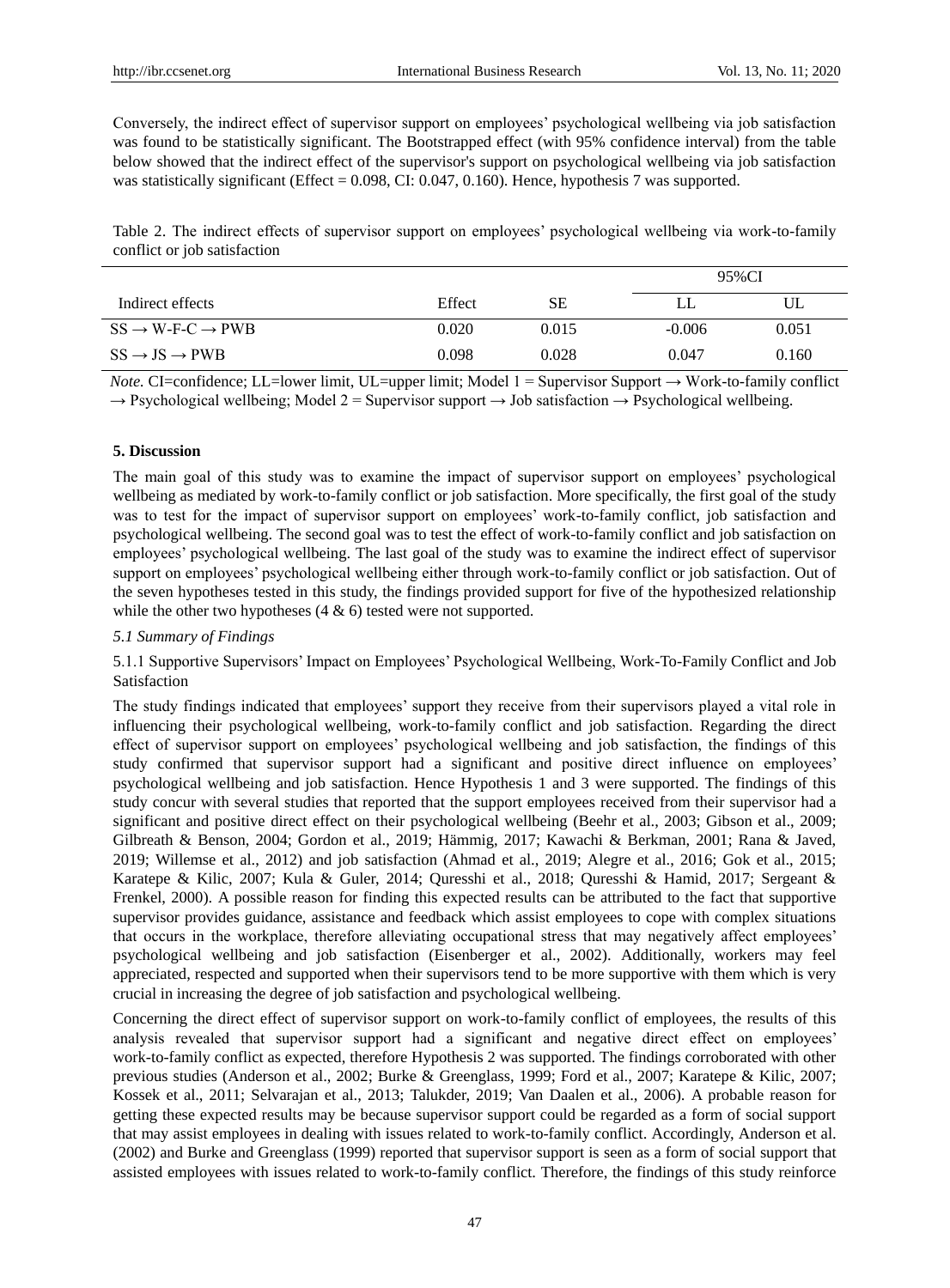literature that suggested that supervisor support was an effective way of assisting employees" to deal with their work-to-family conflict.

# 5.1.2 Work-to-Family Conflict and Job Satisfaction as a Direct Antecedents of Psychological Wellbeing

Hypothesis 4 stated that there will be a negative direct effect of employees" work-to-family conflict on their psychological wellbeing. The results of this parallel mediation analysis showed that work-to-family conflict did not have a significant and negative direct effect on the psychological wellbeing of employees. Therefore, this hypothesis was not supported. The findings of the study are contrary to a number of other studies (Allen et al., 2000; Frone, 2003; Hill, 2005; Kalliath et al., 2017; Lu et al., 2006; Obrenovic et al., 2020; Winefield et al., 2014) that reported that work-to-family conflict had a negative direct impact on employees" psychological wellbeing. These unexpected results may be attributed to the fact that there are several other variables that have been known to affect the psychological wellbeing of employees of which some may offset the effects of the other. For example, an employee may be struggling to deal with his or her work-to-family conflict but other aspects such as a supportive supervisor, a good relationship with co-workers, better compensation, favorable working environment, etc. could make the employee very satisfied and happy with his or her work, therefore offsetting the effect of work-to-family conflict on the employees" psychological wellbeing. To test this, a simple linear regression analysis was used to regress psychological wellbeing on work-to-family conflict only. The results showed that there was a significant and negative direct effect of work-to-family conflict on employees" psychological wellbeing (b =  $-.16$ , t (288) = 25.37, p = 0.002). However, regressing psychological wellbeing on work-to-family conflict, job satisfaction and supervisor support simultaneously as already shown in Figure 2, revealed that work-to-family conflict had no significant negative effect on employees" psychological wellbeing. This means that the presence of supervisor support and job satisfaction buffered or nullified the negative effect of work-to-family conflict on employees" psychological wellbeing explaining the reason for these unexpected results.

Regarding the direct effect of job satisfaction on employees" psychological wellbeing, the findings of this study confirmed that employees" job satisfaction had a significant and positive direct effect on their psychological wellbeing. Thus Hypothesis 5 was supported. The findings of this study are consistent with other studies (Bowling et al., 2010; Dirlam & Zheng, 2017; Fischer & Sousa-Poza, 2007; Karabati et al., 2019; Page & Vella-Brodrick, 2009) that reported that employees" job satisfaction was positively related to their psychological wellbeing. This is probably because job satisfaction may affect other areas of an employee's life, therefore, influencing their psychological wellbeing. A meta-analysis conducted by Faragher et al. (2005) revealed that employees' degree of satisfaction they have with their jobs affected employees' levels of burnout, anxiety, depression and self-esteem. Additionally, Dirlam and Zheng (2017) reported a significant positive effect of employees' job satisfaction on their psychological wellbeing due to its effect on employees' stress levels. Therefore we may cautiously conclude that when employees are more satisfied with their jobs, they feel less stressed therefore experiencing less anxiety, depression and burnout which is associated with improving their psychological wellbeing (Fischer & Sousa-Poza, 2007).

5.1.3 The Indirect Effects of Supervisor Support on Employees" Psychological Wellbeing via Work-Family Conflict or Job Satisfaction

Statistical significance of the indirect effects of supervisor support on employees" psychological wellbeing either through work-to-family conflict or job satisfaction showed that there was an indirect effect of supervisor support on employees" psychological wellbeing through job satisfaction and not work-to-family conflict. Thus, hypothesis 7 was supported but hypothesis 6 was not. The non-significant indirect effect of supervisor support on psychological wellbeing through work-to-family conflict signifies that supervisor support had a direct effect on employees" psychological wellbeing, therefore, confirming the findings of other studies (Beehr et al., 2003; Gibson et al., 2009; Gilbreath & Benson, 2004; Gordon et al., 2019; Hämmig, 2017; Kawachi & Berkman, 2001; Rana & Javed, 2019; Willemse et al., 2012) that found a direct effect between supervisor support and psychological wellbeing. Even though the study findings did not support this hypothesis, it provided support for similar research done by Drummond et al. (2017) who found no indirect effect of supervisor support on psychological strain via work-to-family conflict of employees in New Zealand and Australia. However, Drummond et al. (2017) rather found an indirect effect of supervisor support on psychological strain via work-to-family conflict among employees in China and Hong Kong signifying that national differences could be the reason for finding these unexpected results.

However, concerning the indirect effect of supervisor support on employees" psychological wellbeing via job satisfaction, the study findings indicated that there is a significant indirect effect of supervisor support on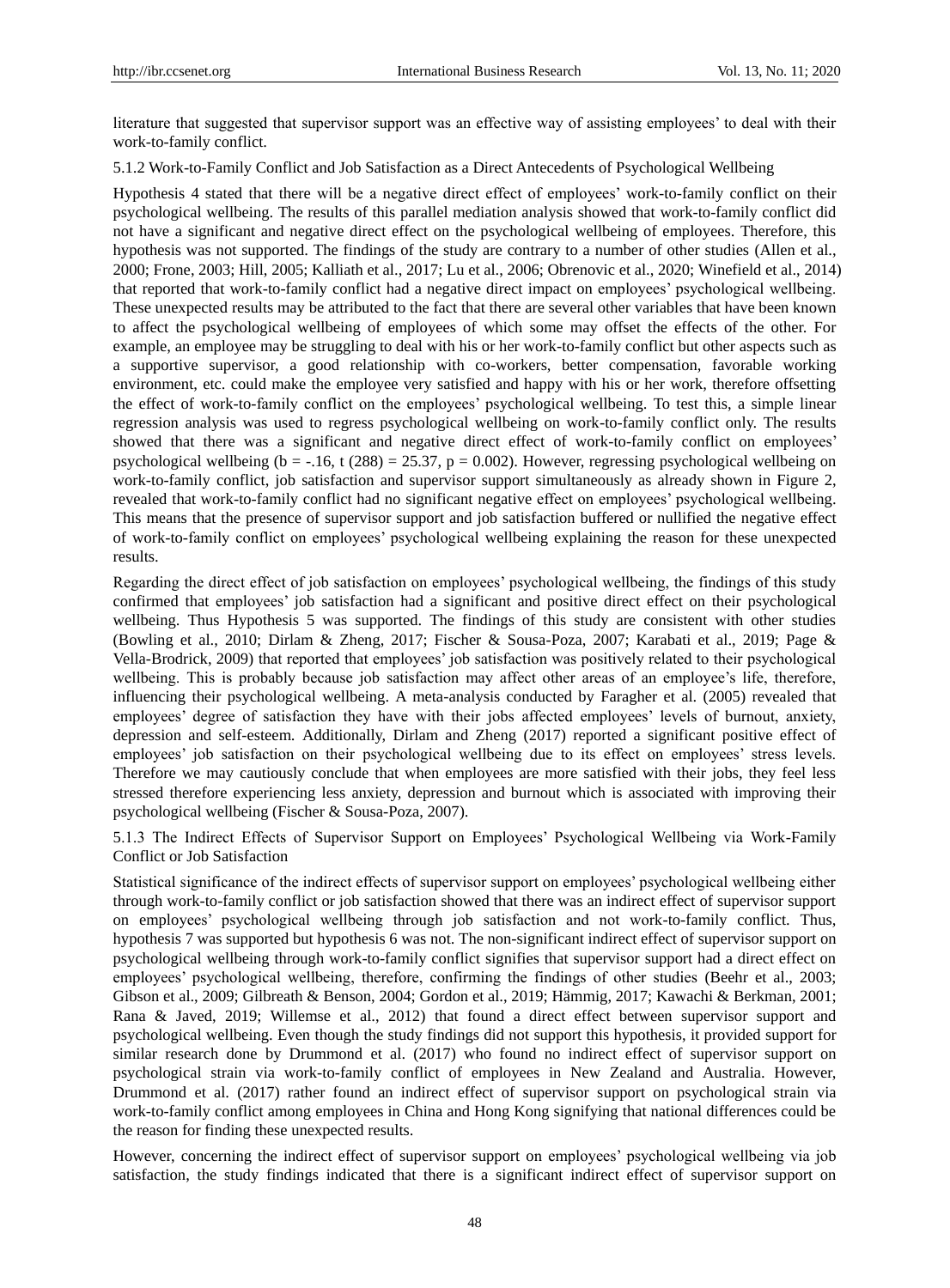employees" psychological wellbeing via job satisfaction. The findings further revealed that supervisor support increases the degree of job satisfaction of employees which in turn improves their psychological wellbeing. As predicted by previous studies on one side that supervisor support increases the degree of job satisfaction of employees (Alegre et al.,2016; Galletta et al., 2011; Kula & Guler, 2014; Willemse et al., 2012) and on the other side that job satisfaction also increases the psychological wellbeing of employees (Bowling et al., 2010; Fischer & Sousa-Poza, 2007; Page & Vella-Brodrick, 2009), it was not surprising that the results indicated that job satisfaction mediates the relationship between supervisor support and psychological wellbeing. According to Eisenberger et al. (2002), a supportive supervisor provides guidance, assistance and feedback to employees. This support helps employees to deal with any occupational stress associated with their jobs, making employees more satisfied which may, in turn, be associated with less anxiety, depression and burnout hence improving their psychological wellbeing.

# *5.2 Theoretical and Practical Implications*

Theoretically, the study findings offer several contributions to academic literature in this field. Previous studies (Beehr et al., 2003; Gibson et al., 2009; Gilbreath & Benson, 2004; Gordon et al., 2019; Hämmig, 2017; Kawachi & Berkman, 2001; Rana & Javed, 2019; Willemse et al., 2012) have suggested models that hypothesize that supportive supervisors have a significant influence on employees" psychological wellbeing. This study findings seem to be applicable as it reveals that support that employees receive from their supervisors plays a significant and positive impact in influencing their psychological wellbeing. Moreover, the study findings also provide supports to literature (Ahmad et al., 2019; Alegre et al., 2016; Gok et al., 2015; Karatepe & Kilic, 2007; Kula & Guler, 2014; Quresshi et al., 2018; Quresshi & Hamid, 2017; Sergeant & Frenkel, 2000) that accentuated that supportive supervisor may have a significant and positive effect on employees" job satisfaction. The current study revealed that supervisor support had a significant and positive influence on determining the level of employees" job satisfaction. Lastly, the study findings further provide support in enlightening us on the relationship between employees" job satisfaction and their psychological wellbeing. This study seems to be consistent with academic literature (Bowling et al., 2010; Dirlam & Zheng, 2017; Faragher et al., 2005; Fischer & Sousa-Poza, 2007) that accentuated the significant role of job satisfaction on employees" psychological wellbeing. The study findings indicated that employees' satisfaction with their jobs had a significant influence on their psychological wellbeing.

Practically, the results of this present study have significant implications for organizational management, especially for supervisors. The study findings may help organizations in understanding the benefits of supportive supervisors on employees' outcomes in several ways. First, the findings will help organizations who are interested in improving their employees" wellbeing to invest in training their supervisors to be more supportive as this study results indicated that supportive supervisors improve employees' psychological wellbeing. Additionally, increasing supportive supervisors in the organizations could increase employees" job satisfaction which is advantageous for organizational performance and productivity. The current study also revealed that supportive supervisors could help employees' to deal with work-to-family conflict. Furthermore, increasing supportive supervisors could increase employees" levels of job satisfaction which in turn improves their psychological wellbeing. This study demonstrates how significant it is for organizations to invest in training their supervisors to be more supportive in order to improve employees' job satisfaction and psychological wellbeing and to decrease employees' work-to-family conflict.

# *5.3 Limitations and Future Research Directions*

The current study as other studies is not without weaknesses. First of all, our research design used in this study is a cross-sectional study. According to Mitchell and Maxwell (2013) conducting a mediation examination using a cross-sectional study often affirms a mediating role by overemphasizing a secondary path through a variable of study which may not be so in multi-wave designs or longitudinal studies. Therefore, making it difficult to conclude causality. Hence, future studies should take this into consideration and conduct studies using a longitudinal or multi-wave design in order to bring to light in-depth information about the stability and changes of study variables over time. Another weakness of our study is the use of a self-reported survey. According to Podsakoff, MacKenzie and Podsakoff (2012), one weakness of self-reported surveys is the tendency of response bias from participants as some participants may overstate or belittle their responses leading to the likelihood of common method biases. Hence, future studies could use other forms of data collection methods such as interviews or multi-rater surveys to avoid this limitation.

## **6. Conclusion**

In conclusion, this study contributes to the understanding of the effectiveness of supportive supervisors in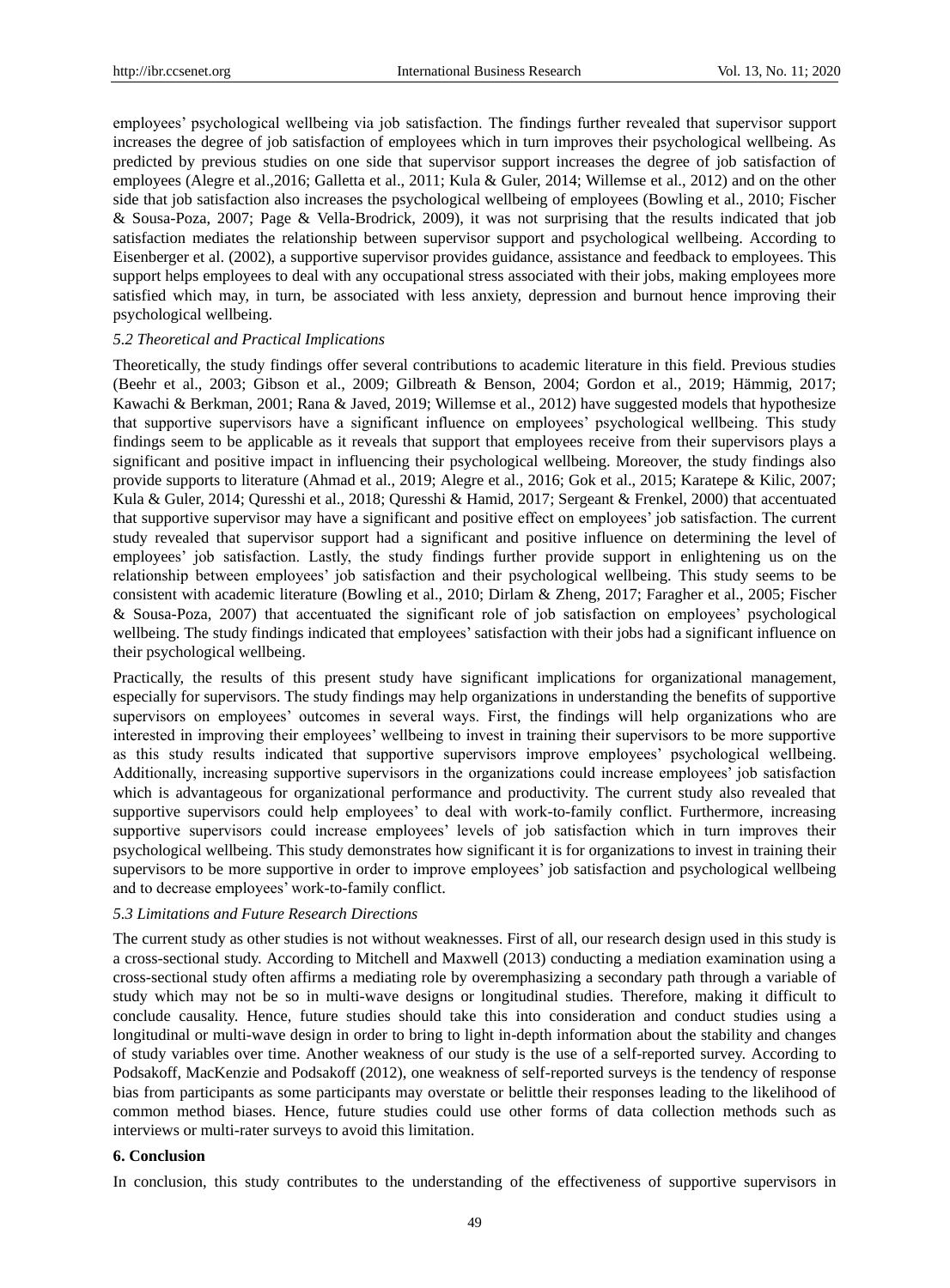organizations. More specifically, it focuses on the significance of supportive supervisors on employees" psychological wellbeing, work-to-family conflict and job satisfaction in different ways. First of all, the current study enlightens organizations and practitioners on the extent to which supervisor support is directly related to employees" psychological wellbeing, work-to-family conflict and job satisfaction as the study findings demonstrated that supervisor support had a significant direct effect on employees" work-to-family conflict, job satisfaction and psychological wellbeing. Secondly, this study further provides insights on supportive supervisors and employees" psychological wellbeing via job satisfaction. The study findings suggest that if employees are exposed to supervisors that are very supportive, their job satisfaction will increase which will in turn lead to improved psychological wellbeing of employees.

# **References**

- Ahmad, M. U., Danish, R. Q., Ali, H. F., Shahid, R., Ahsan Khan, M., & Nadeem, K. (2019). Impact of training and supervisor support on organizational commitment with mediating role of job satisfaction. *European Online Journal of Natural and Social Sciences, 8*(1), 25-33.
- Alegre, I., Mas-Machuca, M., & Berbegal-Mirabent, J. (2016). Antecedents of employee job satisfaction: Do they matter? *Journal of Business Research*, *69*(4), 1390-1395. https://doi.org/10.1016/j.jbusres.2015.10.113
- Allen, T. D., Herst, D. E., Bruck, C. S., & Sutton, M. (2000). Consequences associated with work-to-family conflict: a review and agenda for future research. *Journal of occupational health psychology*, *5*(2), 278-308. https://doi.org/10.1037/1076-8998.5.2.278
- Anderson, S. E., Coffey, B. S., & Byerly, R. T. (2002). Formal organizational initiatives and informal workplace practices: Links to work-family conflict and job-related outcomes. *Journal of management*, *28*(6), 787-810. https://doi.org/10.1016/S0149-2063(02)00190-3
- Beehr, T. A., Farmer, S. J., Glazer, S., Gudanowski, D. M., & Nair, V. N. (2003). The enigma of social support and occupational stress: Source congruence and gender role effects. *Journal of occupational health psychology*, *8*(3), 220-231. https://doi.org/10.1037/1076-8998.8.3.220
- Bowling, N. A., Eschleman, K. J., & Wang, Q. (2010). A meta-analytic examination of the relationship between job satisfaction and subjective well‐being. *Journal of Occupational and Organizational Psychology*, *83*(4), 915-934. https://doi.org/10.1348/096317909X478557
- Burke, R. J., & Greenglass, E. R. (1999). Work–family conflict, spouse support, and nursing staff well-being during organizational restructuring. *Journal of occupational health psychology*, *4*(4), 327-336. https://doi.org/10.1037/1076-8998.4.4.327
- Carlson, D. S., Kacmar, K. M., & Williams, L. J. (2000). Construction and initial validation of a multidimensional measure of work–family conflict. *Journal of Vocational behavior*, *56*(2), 249-276. https://doi.org/10.1006/jvbe.1999.1713
- Cass, M. H., Siu, O. L., Faragher, E. B., & Cooper, C. L. (2003). A meta-analysis of the relationship between job satisfaction and employee health in Hong Kong. *Stress and Health: Journal of the International Society for the Investigation of Stress*, *19*(2), 79-95. https://doi.org/10.1002/smi.959
- Dirlam, J., & Zheng, H. (2017). Job satisfaction developmental trajectories and health: A life course perspective. *Social Science & Medicine*, *178*, 95-103. https://doi.org/10.1016/j.socscimed.2017.01.040
- Drummond, S., O"Driscoll, M. P., Brough, P., Kalliath, T., Siu, O. L., Timms, C., ... & Lo, D. (2017). The relationship of social support with well-being outcomes via work–family conflict: Moderating effects of gender, dependants and nationality. *Human Relations*, *70*(5), 544-565. https://doi.org/10.1177/0018726716662696
- Dubinsky, A. J., & Hartley, S. W. (1986). Antecedents of retail salesperson performance: A path-analytic perspective. *Journal of Business Research*, *14,* 253-268. https://doi.org/10.1016/0148-2963(86)90005-6
- Eisenberger, R., Huntington, R., Hutchinson, S. and Sowa, D. (1986). "Perceived organizational support". *Journal of Applied Psychology, 71*(3), 500-507. https://doi.org/10.1037/0021-9010.71.3.500
- Eisenberger, R., Stinglhamber, F., Vandenberghe, C., Sucharski, I. L., & Rhoades, L. (2002). Perceived supervisor support: contributions to perceived organizational support and employee retention. *Journal of applied psychology*, *87*(3), 565-573. https://doi.org/10.1037/0021-9010.87.3.565
- Faragher, E. B., Cass, M., & Cooper, C. L. (2005). The relationship between job satisfaction and health: a meta-analysis. *Occupational Environmental Medicine*, *62*(2), 105-112.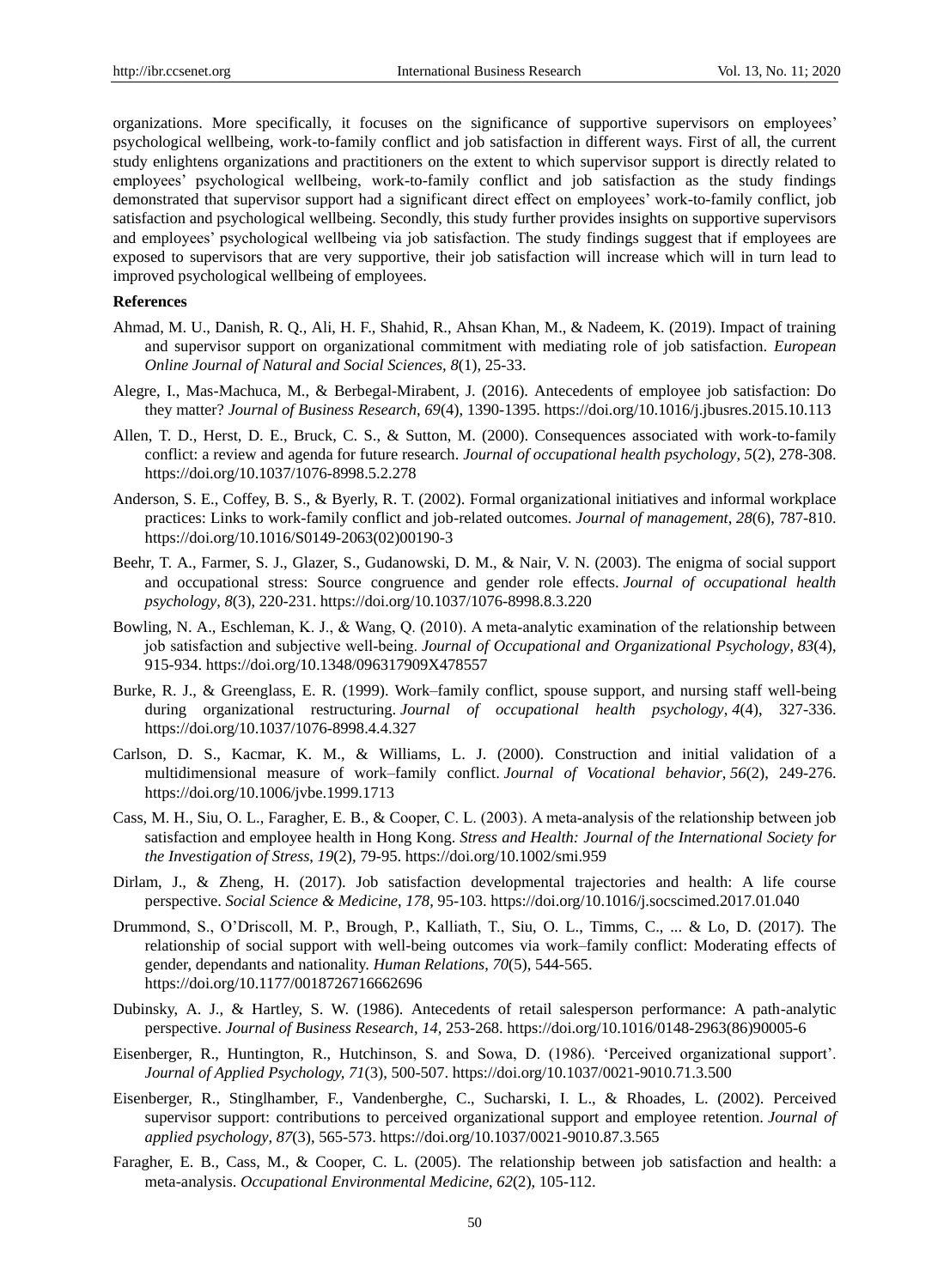*https://doi.org/10.1136/oem.2002.006734*

- Fischer, J. A., & Sousa-Poza, A. (2007). Personality, job satisfaction and health-The mediating influence of affectivity. *University of St. Gallen, Department of Economics Discussion Paper*, (2007-31). https://doi.org/10.2139/ssrn.1012025
- Ford, M. T., Heinen, B. A., & Langkamer, K. L. (2007). Work and family satisfaction and conflict: a meta-analysis of cross-domain relations. *Journal of applied psychology*, *92*(1), 57-80. https://doi.org/10.1037/0021-9010.92.1.57
- Frone, M. R. (2003). Work-family balance. In J. C. Quick, & L. E. Tetrick (Eds.), *Handbook of occupational health psychology:* 143-162. Washington, DC: American Psychological Association. https://doi.org/10.1037/10474-007
- Galletta, M., Portoghese, I., Penna, M. P., Battistelli, A., & Saiani, L. (2011). Turnover intention among Italian nurses: The moderating roles of supervisor support and organizational support. *Nursing & health sciences*, *13*(2), 184-191. https://doi.org/10.1111/j.1442-2018.2011.00596.x
- Gibson, J. A., Grey, I. M., & Hastings, R. P. (2009). Supervisor support as a predictor of burnout and therapeutic self-efficacy in therapists working in ABA schools. *Journal of autism and developmental disorders*, *39*(7), 1024-1030. https://doi.org/10.1007/s10803-009-0709-4
- Gilbreath, B., & Benson, P. G. (2004). The contribution of supervisor behaviour to employee psychological well-being. *Work & Stress*, *18*(3), 255-266. https://doi.org/10.1080/02678370412331317499
- Gok, S., Karatuna, I., & Karaca, P. O. (2015). The role of perceived supervisor support and organizational identification in job satisfaction. *Procedia-Social and Behavioral Sciences*, *177*, 38-42. https://doi.org/10.1016/j.sbspro.2015.02.328
- Gordon, S., Tang, C. H. H., Day, J., & Adler, H. (2019). Supervisor support and turnover in hotels. *International Journal of Contemporary Hospitality Management*, *31*, 496-512. https://doi.org/10.1108/IJCHM-10-2016-0565
- Greenhaus, J. H., & Beutell, N. J. (1985). Sources of conflict between work and family roles. *Academy of management review*, *10*(1), 76-88. https://doi.org/10.5465/amr.1985.4277352
- Hair, J. F., Black, W. C., Babin, B. J., Anderson, R. E., & Tatham, R. (2006). Multivariate Data Analysis. Upper Saddle River, NJ: Prentice Hall.
- Hämmig, O. (2017). Health and well-being at work: The key role of supervisor support. *SSM-Population Health*, *3*, 393-402. https://doi.org/10.1016/j.ssmph.2017.04.002
- Hill, E. J. (2005). Work-family facilitation and conflict, working fathers and mothers, work-family stressors and support. *Journal of Family issues*, *26*(6), 793-819. https://doi.org/10.1177/0192513X05277542
- Kalliath, P., Kalliath, T., & Chan, C. (2017). Work–family conflict, family satisfaction and employee well-being: a comparative study of Australian and Indian social workers. *Human Resource Management Journal*, *27*(3), 366-381. https://doi.org/10.1111/1748-8583.12143
- Karabati, S., Ensari, N., & Fiorentino, D. (2019). Job satisfaction, rumination, and subjective well-being: A moderated mediational model. *Journal of Happiness Studies*, *20*(1), 251-268. https://doi.org/10.1007/s10902-017-9947-x
- Karatepe, O. M., & Kilic, H. (2007). Relationships of supervisor support and conflicts in the work–family interface with the selected job outcomes of frontline employees. *Tourism management*, *28*(1), 238-252. https://doi.org/10.1016/j.tourman.2005.12.019
- Kawachi, I., & Berkman, L. F. (2001). Social ties and mental health. *Journal of Urban health*, *78*(3), 458-467. https://doi.org/10.1093/jurban/78.3.458
- Kossek, E. E., Pichler, S., Bodner, T., & Hammer, L. B. (2011). Workplace social support and work–family conflict: A meta-analysis clarifying the influence of general and work–family-specific supervisor and organizational support. *Personnel psychology*, *64*(2), 289-313. https://doi.org/10.1111/j.1744-6570.2011.01211.x
- Kula, S., & Guler, A. (2014). Influence of Supervisor Support on Job Satisfaction Levels: An Evaluation of Turkish National Police (TNP) Officers in the Istanbul Police Department. *International Journal of Criminal Justice Sciences*, *9*(2), 209-224.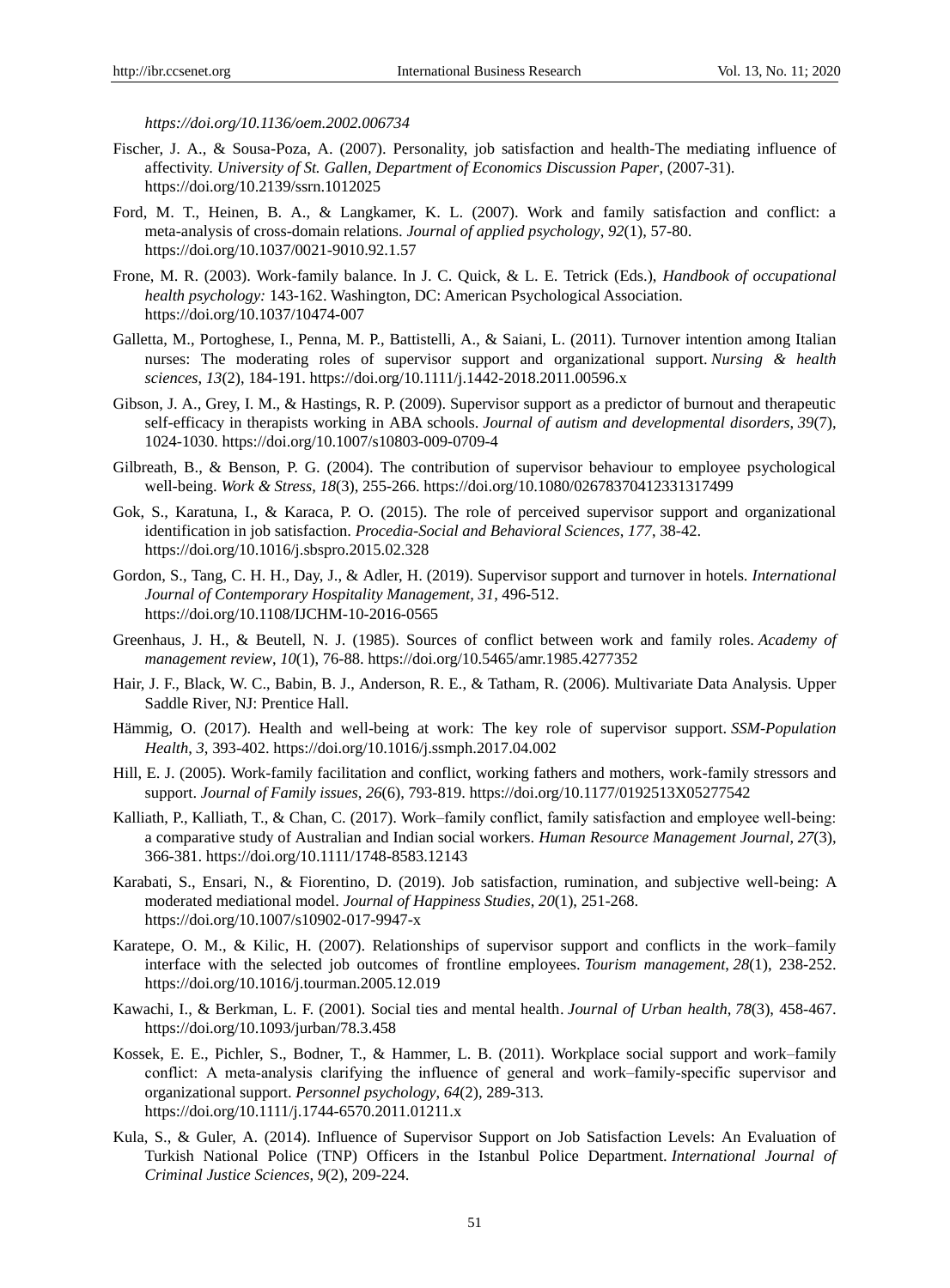- Lu, L., Gilmour, R., Kao, S. F., & Huang, M. T. (2006). A cross-cultural study of work/family demands, work/family conflict and wellbeing: the Taiwanese vs British. *Career Development International*, *11*, 9-27. https://doi.org/10.1108/13620430610642354
- Mesmer-Magnus, J. R., & Viswesvaran, C. (2005). Convergence between measures of work-to-family and family-to-work conflict: A meta-analytic examination. *Journal of vocational behavior*, *67*(2), 215-232. https://doi.org/10.1016/j.jvb.2004.05.004
- Michel, J. S., Kotrba, L. M., Mitchelson, J. K., Clark, M. A., & Baltes, B. B. (2011). Antecedents of work–family conflict: A meta‐analytic review. *Journal of organizational behavior*, *32*(5), 689-725. https://doi.org/10.1002/job.695
- Mitchell, M. A., & Maxwell, S. E. (2013). A comparison of the cross-sectional and sequential designs when assessing longitudinal mediation. *Multivariate Behavioral Research*, *48*(3), 301-339. https://doi.org/10.1080/00273171.2013.784696
- Obrenovic, B., Du Jianguo, A. K., & Khan, M. A. S. (2020). Work-family conflict impact on psychological safety and psychological well-being: A job performance model. *Frontiers in psychology*, *11,* 1-18. https://doi.org/10.3389/fpsyg.2020.00475
- Page, K. M., & Vella-Brodrick, D. A. (2009). The 'what', 'why'and 'how' of employee well-being: A new model. *Social indicators research*, *90*(3), 441-458. https://doi.org/10.1007/s11205-008-9270-3
- Plaisier, I., de Bruijn, J. G., de Graaf, R., ten Have, M., Beekman, A. T., & Penninx, B. W. (2007). The contribution of working conditions and social support to the onset of depressive and anxiety disorders among male and female employees. *Social science & medicine*, *64*(2), 401-410. https://doi.org/10.1016/j.socscimed.2006.09.008
- Podsakoff, P. M., MacKenzie, S. B., & Podsakoff, N. P. (2012). Sources of method bias in social science research and recommendations on how to control it. *Annual review of psychology*, *63*, 539-569. https://doi.org/10.1146/annurev-psych-120710-100452
- Qureshi, M. A., & Hamid, K. (2017). Impact of supervisor support on job satisfaction: A moderating role of fairness perception. *International Journal of Academic Research in Business and Social Sciences*, *7*(3), 235-242.
- Qureshi, M. A., Ab Hamid, K. B., Jeihoony, P., Ali, R., Brohi, N. A., Magsi, R., & Shah, S. M. M. (2018). Is supervisor support matter in job satisfaction? A moderating role of fairness perception among nurses in Pakistan. *Academy of Strategic Management Journal*, *17*(6), 1-10.
- Rana, F. A., & Javed, U. (2019). Psychosocial job characteristics, employee well‐being, and quit intentions in Pakistan's insurance sector. *Global Business and Organizational Excellence*, *38*(4), 38-45. https://doi.org/10.1002/joe.21933
- Ryan, R. M., & Deci, E. L. (2001). On happiness and human potentials: A review of research on hedonic and eudaimonic well-being. *Annual review of psychology*, *52*(1), 141-166. https://doi.org/10.1146/annurev.psych.52.1.141
- Sekaran, U. (1985). The paths to mental health: An exploratory study of husbands and wives in dual‐career families. *Journal of Occupational Psychology*, *58*(2), 129-137. https://doi.org/10.1111/j.2044-8325.1985.tb00188.x
- Selvarajan, T. T., Cloninger, P. A., & Singh, B. (2013). Social support and work–family conflict: A test of an indirect effects model. *Journal of Vocational Behavior*, *83*(3), 486-499. https://doi.org/10.1016/j.jvb.2013.07.004
- Sergeant, A., & Frenkel, S. (2000). When do customer contact employees satisfy customers? *Journal of Service Research*, *3*(1), 18-34. https://doi.org/10.1177/109467050031002
- Shrout, P. E., & Bolger, N. (2002). Mediation in experimental and nonexperimental studies: new procedures and recommendations. *Psychological methods*, *7*(4), 422-445. https://doi.org/10.1037/1082-989X.7.4.422
- Sinokki, M., Ahola, K., Hinkka, K., Sallinen, M., Härmä, M., Puukka, P., ... & Virtanen, M. (2010). The association of social support at work and in private life with sleeping problems in the Finnish health 2000 study. *Journal of Occupational and Environmental Medicine*, *52*(1), 54-61. https://doi.org/10.1097/JOM.0b013e3181c5c373
- Talukder, A. M. H. (2019). Supervisor support and organizational commitment: The role of work–family conflict,